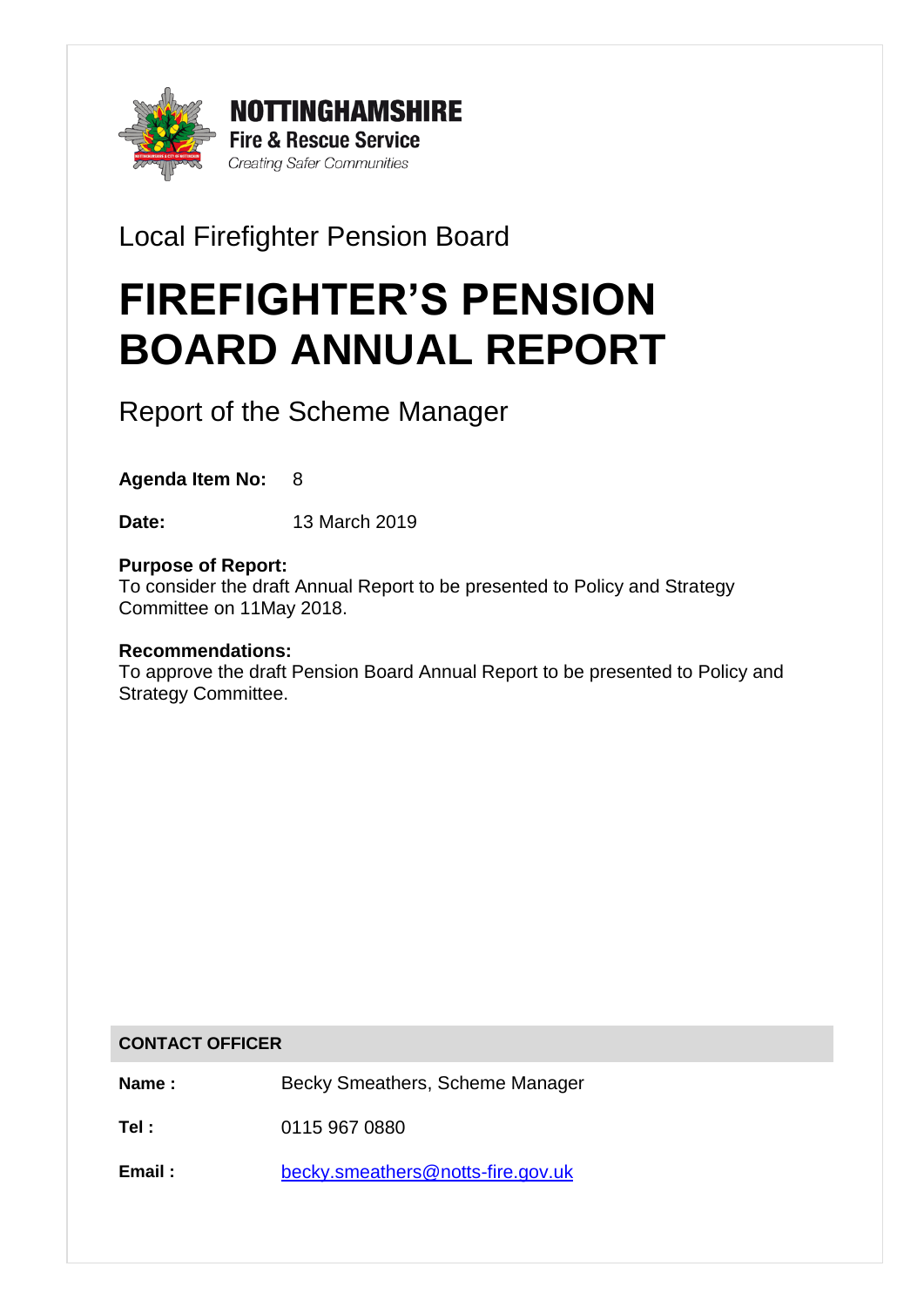# **1. BACKGROUND**

1.1 The Fire Authority is the Scheme Manager for the firefighter pension schemes, which is a role defined by the Pension Act 2014. The day to day responsibilities of the Scheme Manager are delegated to the Head of Finance post. The purpose of the Annual Report is to ensure that Fire Authority are kept informed about the activities of the Local Firefighter Pension Board to date.

# 2. REPORT

2.1 The draft Pension Board Annual Report for the year ending 31 March 2019 is attached at Appendix 1. It provides updates on the main issues surrounding pensions and Board activity during the year.

# **3. FINANCIAL IMPLICATIONS**

There are no financial implications arising directly from this report. Any financial implications for the Authority will be reported to the Finance and Resources Committee.

## **4. HUMAN RESOURCES AND LEARNING AND DEVELOPMENT IMPLICATIONS**

There are human resources implications arising directly from this report, in that pension matters affect most employees. HR department staff are fully involved in pension issues to ensure that human resources implications are taken into account.

## **5. EQUALITY IMPACT ASSESSMENT**

An equality impact assessment has not been carried out as this is not a new policy.

# **6. CRIME AND DISORDER IMPLICATIONS**

There are no crime and disorder implications arising from this report.

## **7. LEGAL IMPLICATIONS**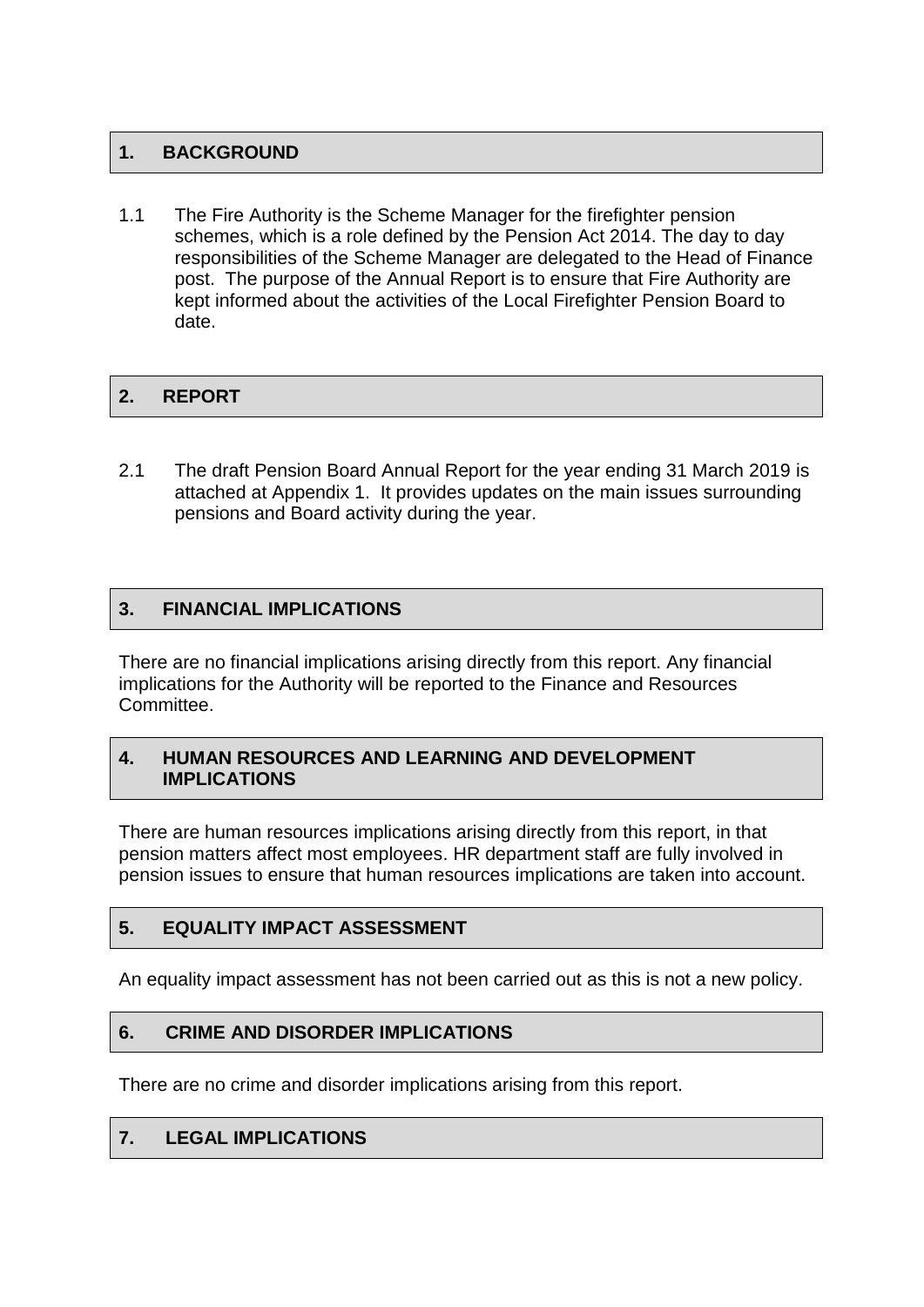The Public Service Pensions Act 2013 introduced a framework for the governance and administration of public service pension schemes. This report aims to fulfil the requirement for Pension Board members to assist the Scheme Manager in ensuring that effective administration arrangements are in place.

## **8. RISK MANAGEMENT IMPLICATIONS**

The Annual Report forms part of the reporting process relating to risk management.

## **9. RECOMMENDATIONS**

To approve the draft Pension Board Annual Report to be presented to Policy and Strategy Committee.

## **10. BACKGROUND PAPERS FOR INSPECTION (OTHER THAN PUBLISHED DOCUMENTS)**

None.

BECKY SMEATHERS **SCHEME MANAGER**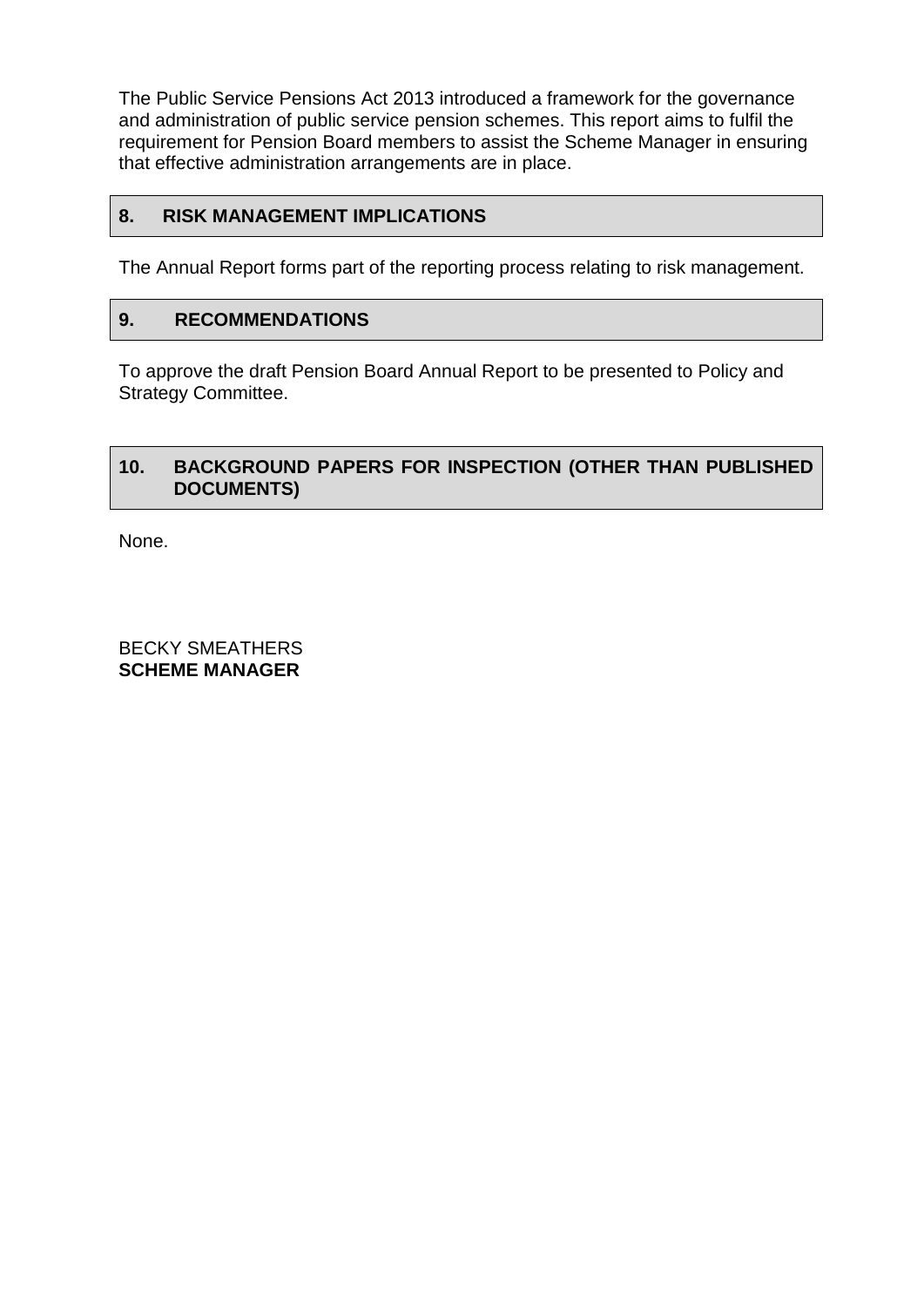

Nottinghamshire and City of Nottingham Fire and Rescue Authority Policy and Strategy Committee

# LOCAL FIREFIGHTER PENSION BOARD ANNUAL REPORT 2017/18

Report of the Chief Fire Officer

**Date:** 05 April 2019

# **Purpose of Report:**

To report to Members on the activities of the Local Firefighter Pension Board up to 31 March 2019.

# **CONTACT OFFICER**

- **Name :** Becky Smeathers Head of Finance
- **Tel :** 0115 967 0880
- **Email :** Becky.smeathers@notts-fire.gov.uk
- **Media Enquiries Contact :** Therese Easom (0115) 967 0880 therese.easom@notts-fire.gov.uk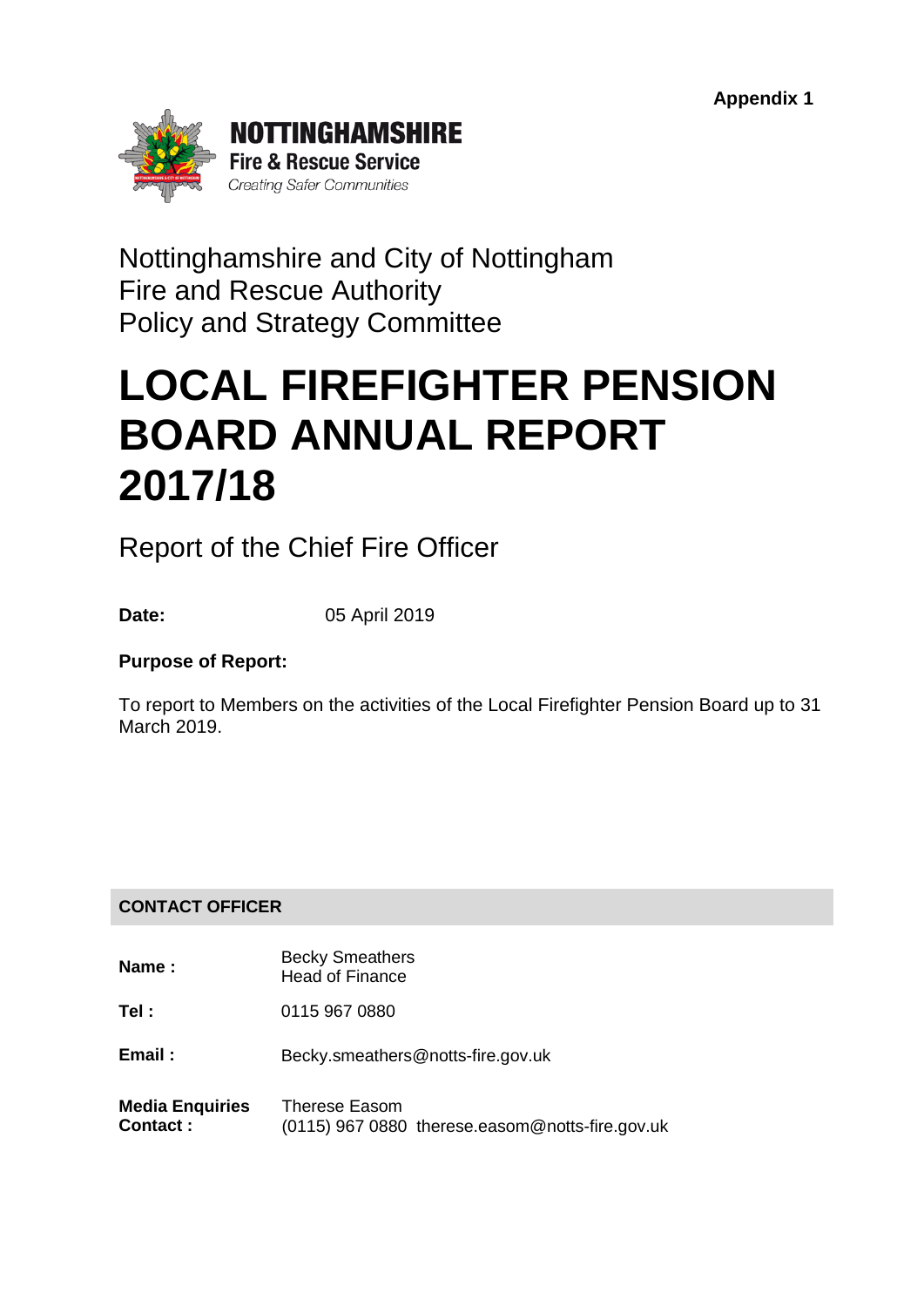# 1. BACKGROUND

- 1.1 The Public Service Pensions Act 2013 introduced a framework for the governance and administration of public service pension schemes, including those pension schemes for fire and rescue workers. The Act included the requirement for a Local Pension Board to be established by each responsible Authority.
- 1.2 In April 2015, this Committee approved the creation of a Local Pension Board in respect of the firefighter pension schemes, in accordance with the requirements of the Public Services Pensions Act 2013 (the Act). This Board is known as the Local Firefighter Pension Board and has been operating ever since.
- 1.3 The purpose of the Local Firefighter Pension Board is to assist Nottinghamshire and City of Nottingham Fire and Rescue Authority (The Fire Authority) in its role as the Scheme Manager of the Fire Fighters Pension Schemes: 1992, 2006, 2015 and Retained Modified. Such assistance is to:
	- Secure compliance with the Scheme's regulations, any other legislation relating to the governance and administration of the Scheme, and requirements imposed by the Pensions Regulator in relation to the Scheme; and
	- Ensure the effective and efficient governance and administration of the Scheme.
- 1.4 The Fire Authority is the Scheme Manager for the firefighter pension schemes, which is a role defined by the Act. The day to day responsibilities of the Scheme Manager are delegated to the Head of Finance post and this report therefore serves to communicate to the Fire Authority about the activities of the Local Firefighter Pension Board to date.

## 2 REPORT

## **CONSTITUTION**

- 2.1 A constitution for the Local Firefighter Pension Board was approved by the Policy and Strategy Committee at the time that the Board was created. Since then the Local Firefighter Pension Board has approved a number of changes to the Constitution which can be summarised as:
	- 2.1.1 The addition of two substitute Board members, to help ensure that a quorum can be achieved at each meeting and also to support succession planning.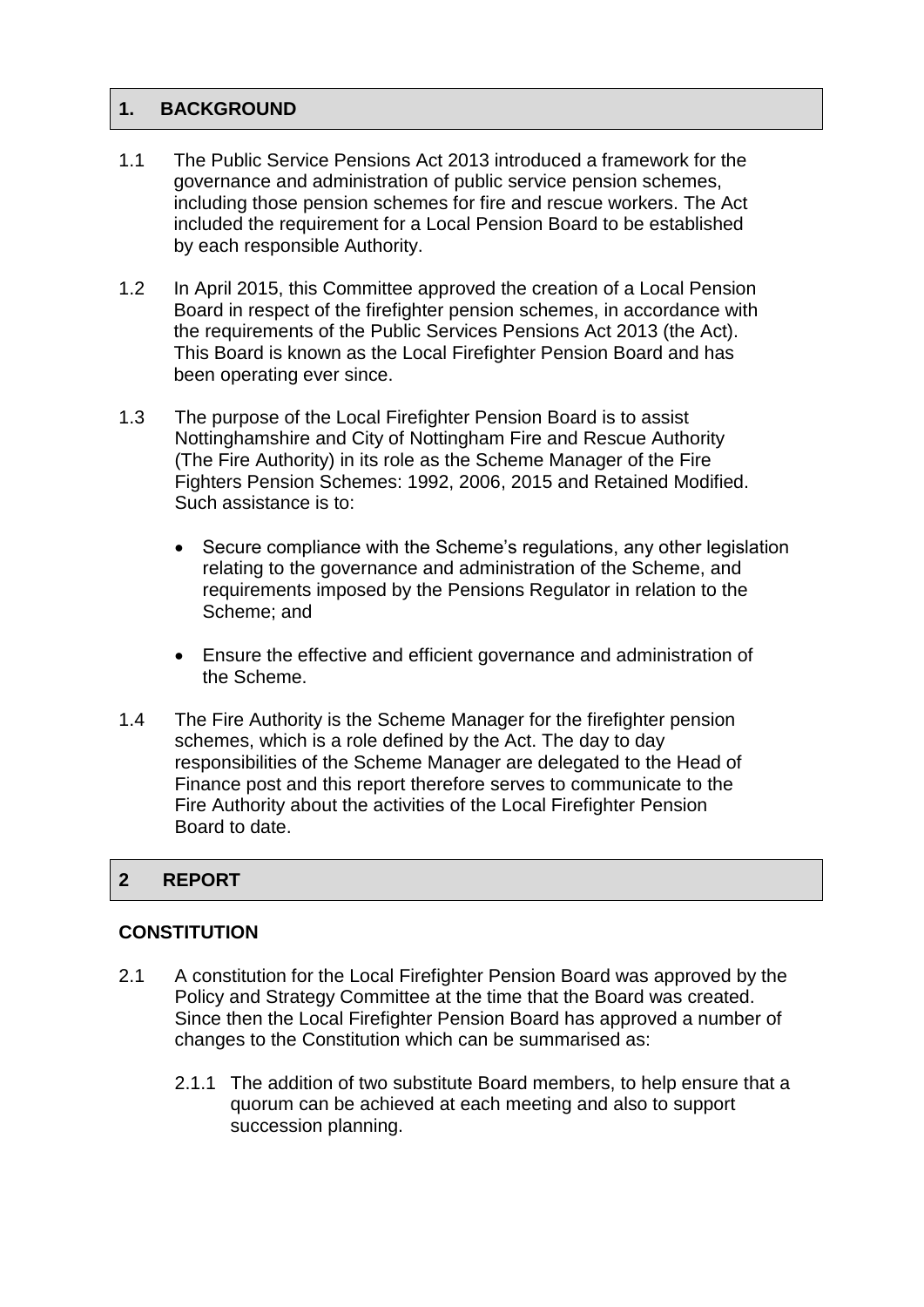- 2.1.2 The opening of Board meetings to the public, and the separation of the agenda into part one for all non-confidential items, and part two for confidential items after the public have left the meeting. This is to promote transparency and assist with the communication of pension matters to scheme members.
- 2.1.3 Clarification of the relationship between the Board and the national Scheme Advisory Board and the need to keep the Fire Authority informed of any new requirements of it.
- 2.1.4 The increase of quorate membership from 2 members to 4 members, two scheme member representatives and two employer representatives, in order to comply with the Firefighters' Pension Scheme Regulations.

# **FORMAT OF MEETINGS**

- 2.3 A minimum of three meetings are held per year. Meetings are publicly advertised on the Authority's website. There have been no members of the public attending meetings to date. The meeting agenda and papers, together with the minutes of the previous meeting, are published on the Authority's website one week prior to the meeting date.
- 2.4 Board members are required to declare any potential conflicts of interest to the Scheme Manager prior to each meeting, in line with the Local Firefighter Pension Board's Conflicts of Interest Policy.
- 2.5 At the end of each meeting there is usually a training session for Board members on an aspect of pensions.
- 2.6 Minutes are taken at all meetings.

# **BOARD MEMBERSHIP**

- 2.7 As set out in the constitution, there is an equal number of employer and employee representatives on the Board and there is now also one substitute member for each side. Substitute members are encouraged to attend meetings as observers, and they are able to act as Board members in the absence of one of the full members. Substitute members are also invited to attend training sessions and this helps to improve knowledge and understanding of pensions issues.
- 2.8 The Chair of the Local Firefighter Pension Board is currently a representative from the employer side. The requirement to rotate the appointment of Chair is set out in the constitution (Appendix A).
- 2.9 There are currently no vacancies on the Board following an appointment to the vacant post of the substitute employer representative.

# **TRAINING**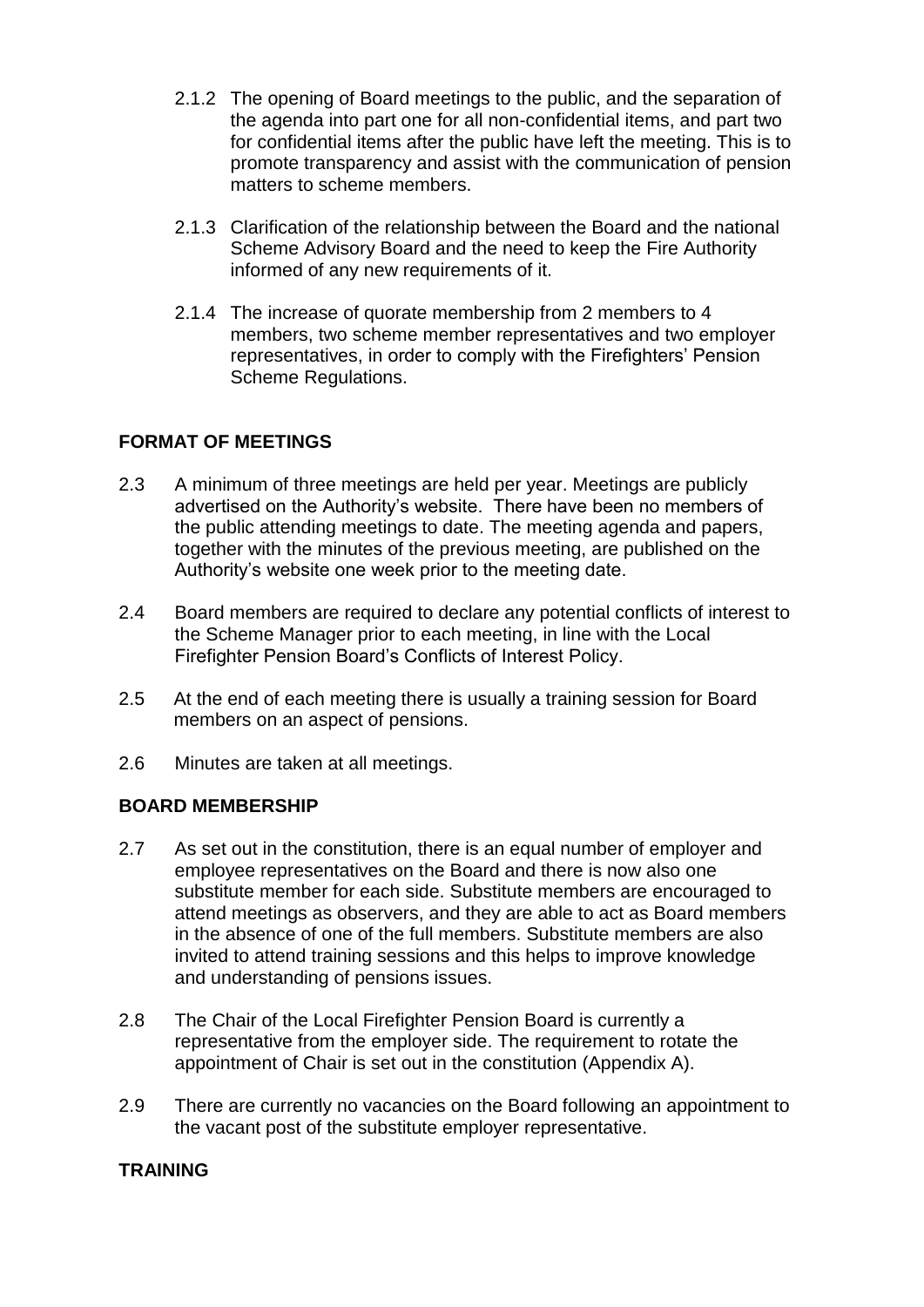- 2.10 The Pensions Regulator has published a Code of Practice for the governance and administration of public service pension schemes and this code sets out the requirement for Board members to achieve and maintain knowledge and understanding sufficient to enable them to carry out the role of Board member.
- 2.11 There have been a number of training sessions delivered to the Board, including: regional training presented by the LGA's fire pensions adviser; the opportunity to attend the annual LGA Fire Pensions Conference; Regional training; training presented by the Authority's pension administrator and training at each Board meeting. There is online training available on the Pension Regulator website which members of the Board are encouraged to complete.
- 2.12 Each Board member has completed a training needs analysis and the Board has a Training Policy. A record of all training is maintained by the Scheme Manager.

# **BOARD ACTIVITY**

- 2.13 Since the Local Firefighter Pension Board was set up in 2015, the work of the Board has been shaped by the Board members and by Officers supporting the Board.
- 2.14 Some regular reports to the Board have been developed and these are:
	- 2.14.1 A report entitled "Current Pensions Issues" which provides the Board with the latest information on areas of significant pension work, and includes both local and national issues. As well as enhancing the knowledge and understanding of Board members, this regular report serves to prompt discussion at the Board about the impact of issues on pension scheme members and about how workloads are being managed. This helps to achieve the Board's purpose of securing effective governance and administration;
	- 2.14.2 A report on the pension fund financial position at the end of the year is presented to the next Board meeting following the financial year end, and this gives the Board the financial context for the pension schemes;
	- 2.14.3 A report presented to each meeting on the Firefighters' Pension Risk Register. The risk register is reviewed regularly by the Scheme Manager and is presented to the Board at each meeting, with any amendments highlighted. This allows the Board to keep track of the key risks and the control measures designed to manage those risks.
	- 2.14.4 From March 2019 a new report from the Pension Administration Team has been included as one of the regular reports. Its purpose is to provide details to the Board on regulation changes, system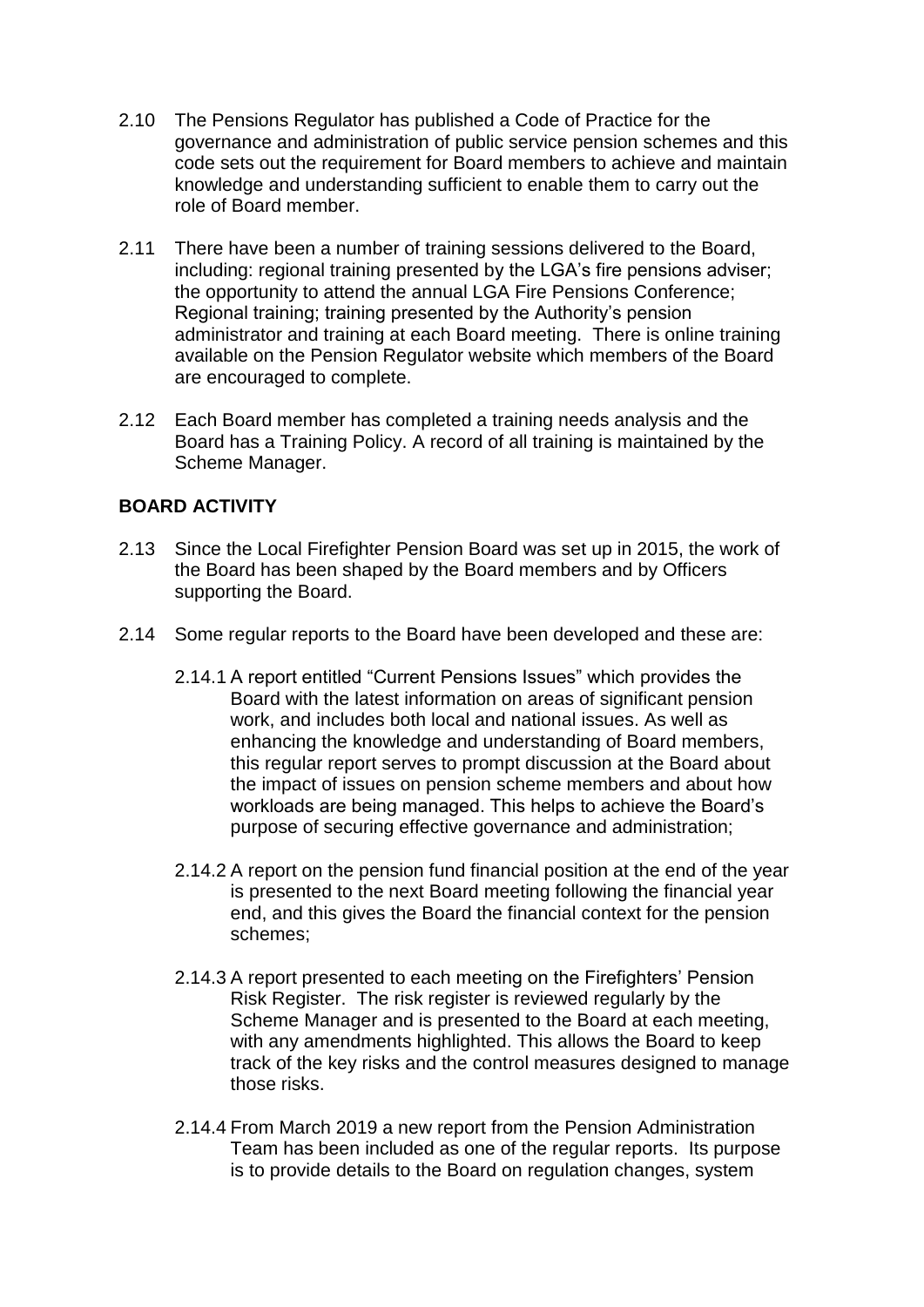updates, key performance information relating to the performance of the administration team and metric data relating to membership numbers of the firefighters' pension schemes.

- 2.15 From the outset it has been the aim to set up a joint Pension Board with Leicestershire and Derbyshire Fire Authorities. Fire Authority approval was initially gained for this to happen but it would have also required the approval of the Secretary of State, and this could not be gained within the required time scales. The existing interim Board was consequently set up. At its meeting on 15 December 2017, Fire Authority approved the creation of an East Midlands Joint Pension Board and a joint request has been submitted to the Secretary of State to gain approval for the creation of this Board.
- 2.16 Other areas of governance which have been discussed at Board meetings include:
	- 2.16.1 Employer discretions under the firefighter pension schemes. Discretions are presented to the Board for information, and the process by which Officers make decisions about discretions has been explained. There were no Discretions during 2018/19.
	- 2.16.3 In order to keep abreast of national pension issues, the Board has set up a register of Breaches of the Pension Act 2013. The register provides details of all breaches and also areas of concern that have been considered but not felt to breach the regulations. There have been no Breaches during 2018/19.
	- 2.16.4 The Board is being kept up to date regarding the outcome of the Employment Appeal Tribunal relating to the Public Sector Age Discrimination Appeal which is ongoing. The Government have appealed to the Supreme Court and await to hear whether the appeal will be heard or not. If it is heard it is anticipated that it will take a considerable time before a judgement is made. If not heard then revised transitional arrangements will need to be put into place.
	- 2.16.5 The Board continues to monitor the impact of the 2016 valuation of the firefighters' pension schemes. Revised employer superannuation rates were announced in March 2019 which were a significant increase on the rates previously in place, and have placed an increased financial burden on the Authority. The valuation also resulted in some proposed amendments to the employee benefits but their implementation has been suspended pending the outcome of the Government's appeal against the transitional arrangements to the 2015 scheme (see 2.17.4)
- 2.17 The Local Firefighter Pension Board is now well established and has made good progress in improving the knowledge and understanding of the Board about pension issues, and in ensuring that governance and administration of pensions is carried out effectively. Work has also been undertaken to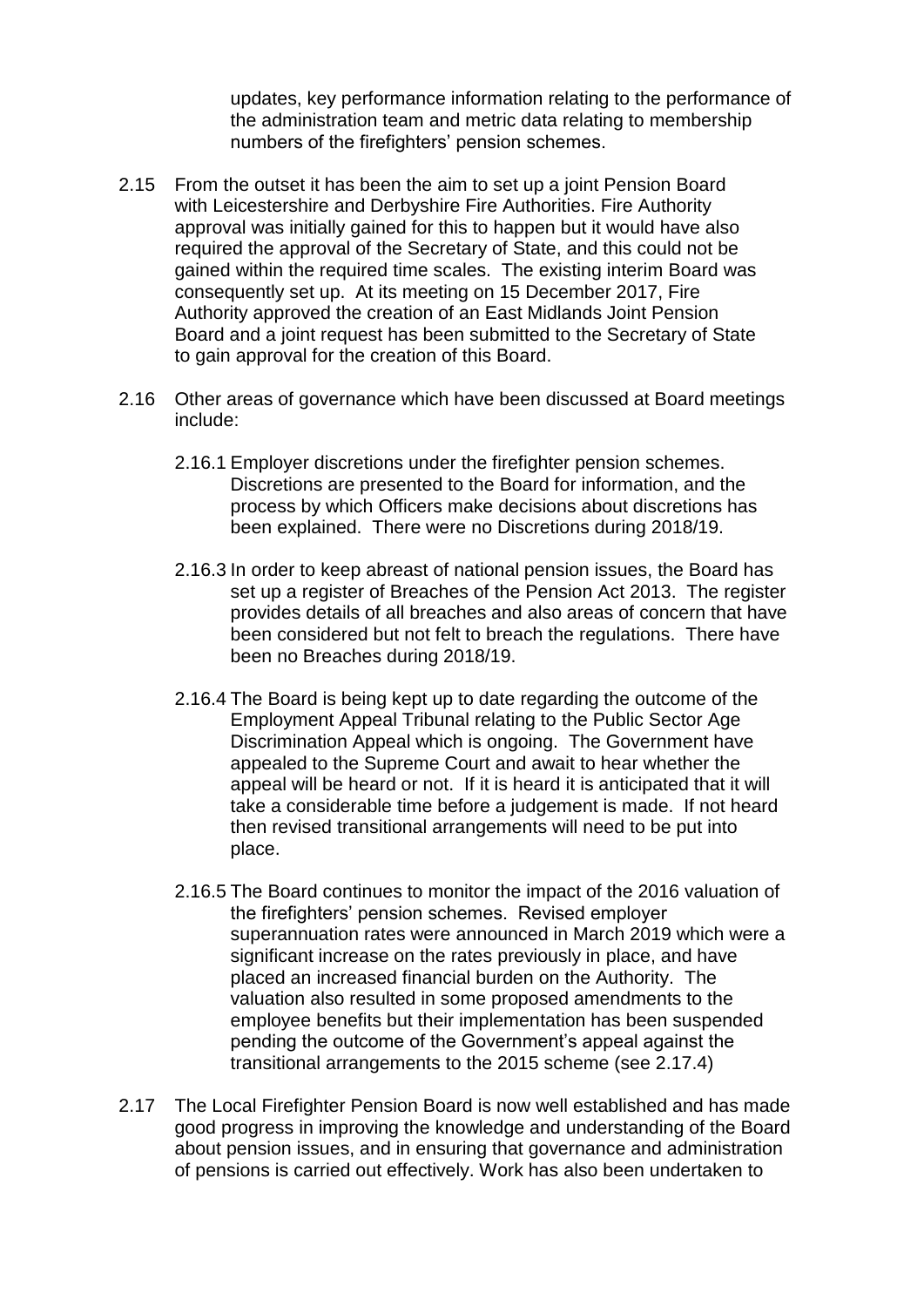communicate with pension scheme members about pension issues and to raise the profile of this important subject. The Board will continue to ensure that good practice is maintained and ongoing improvements are made in line with advice from the Scheme Advisory Board and The Pension Regulator.

# **3. FINANCIAL IMPLICATIONS**

- 3.1 The training of Board members is largely carried out in house at no direct cost, and national events such as the LGA conference have been free of charge so far. Where Board members are required to travel to attend training events this cost is contained within existing budgets.
- 3.2 The Authority continues to pay a levy to the Scheme Advisory Board and this will cover the cost of the national fire pensions technical advisor post and support the work of the SAB. The aim of the SAB in setting this levy is to help fire authorities to achieve cost savings by producing guidance and communications centrally for authorities to share. The cost in 2019/20 will be in the region of £5,100 and this has been provided for within the revenue budget.

# **4. HUMAN RESOURCES AND LEARNING AND DEVELOPMENT IMPLICATIONS**

There are no human resources or learning and development implications arising directly from this report. The members of the Board are required to achieve and maintain knowledge and understanding of pensions and this requirement is being managed and monitored by the Scheme Manager.

# **5. EQUALITY IMPLICATIONS**

An equality impact assessment has not been undertaken because this report is not associated with a policy, function or service.

# **6. CRIME AND DISORDER IMPLICATIONS**

There are no crime and disorder implications arising from this report.

# **7. LEGAL IMPLICATIONS**

The Local Firefighter Pension Board was created to fulfil the requirements of the Public Service Pensions Act 2013.

# **8. RISK MANAGEMENT IMPLICATIONS**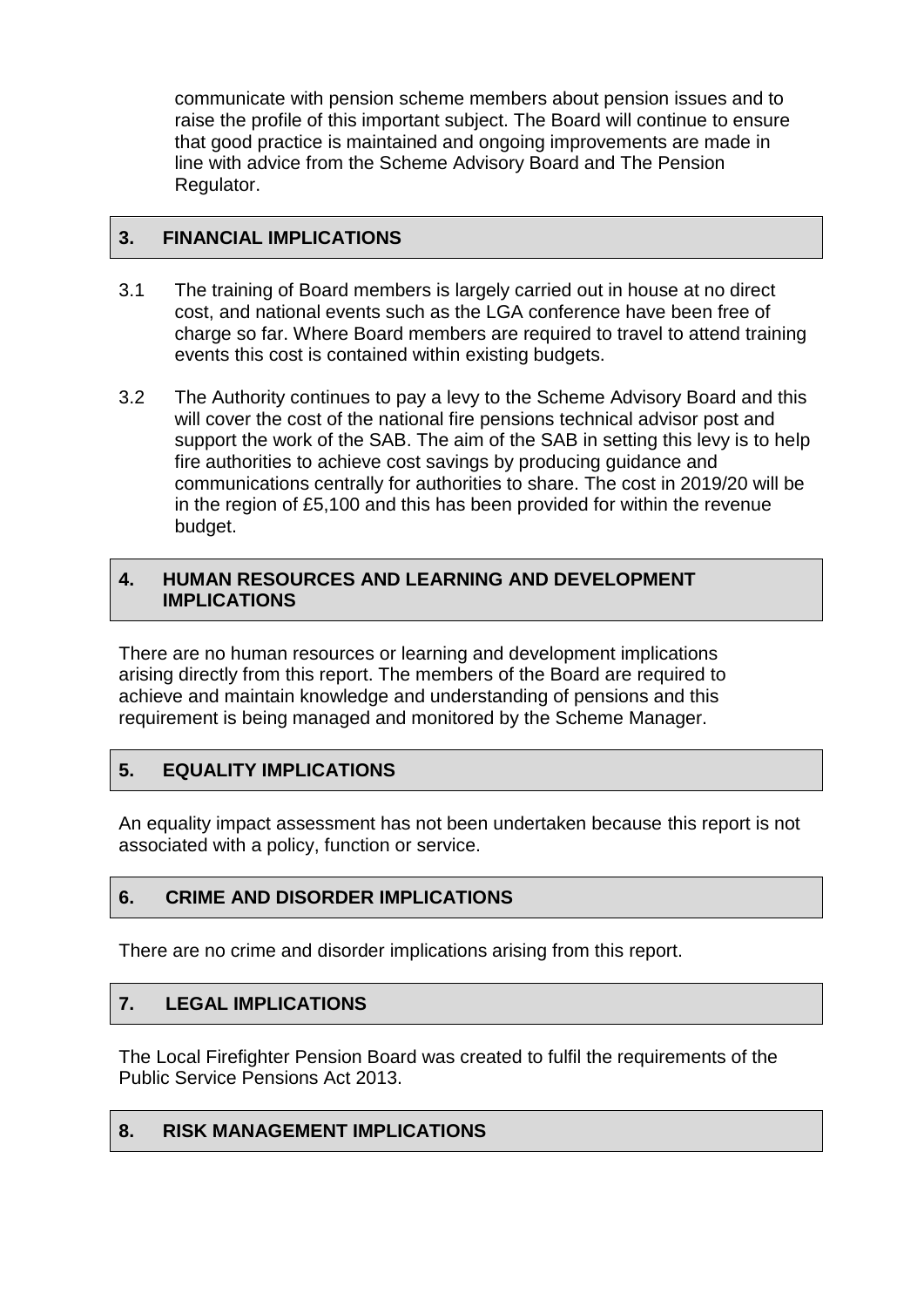The risks associated with pension governance and administration are set out in the Board's risk register, which is actively managed by the Scheme Manager and monitored by the Board.

# **9. COLLABORATION IMPLICATIONS**

- 9.1 Nottinghamshire, Leicestershire and Derbyshire Fire Authorities all share the same pension administrator and this has allowed for a number of collaborative activities associated with pensions. There have been several regional training events for Local Pension Boards and information events for firefighters. More are planned for the coming year. In addition, Officers from the Finance and Human Resources Departments attend quarterly regional pension administration meetings to keep up to date with pension issues and to share good practice.
- 9.2 Progress is being made on developing a Joint Board for the three authorities as detailed in the report.

# **10. RECOMMENDATIONS**

It is recommended that Members note the contents of this report.

# **11. BACKGROUND PAPERS FOR INSPECTION (OTHER THAN PUBLISHED DOCUMENTS)**

None.

John Buckley **CHIEF FIRE OFFICER**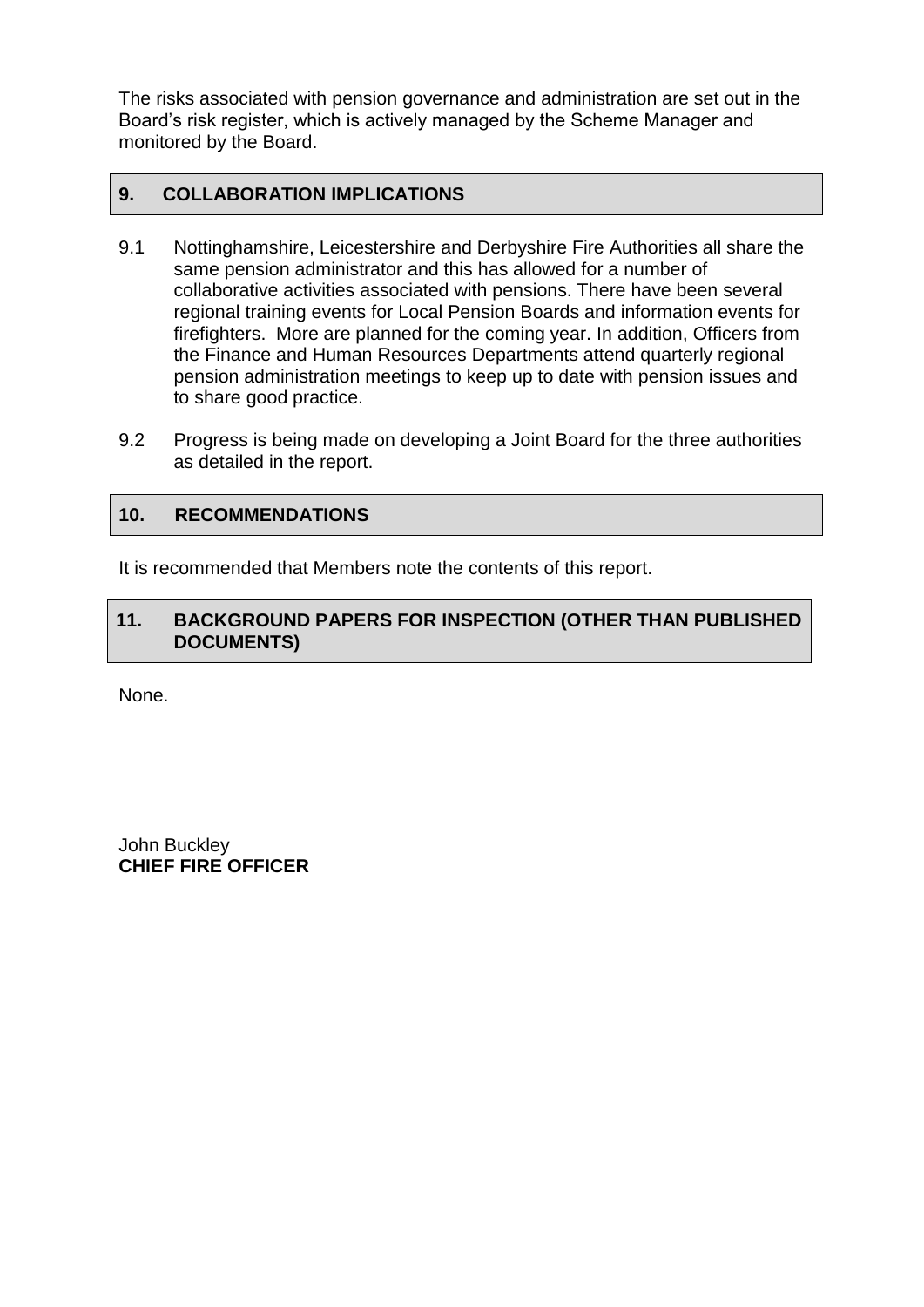## **LOCAL FIREFIGHTER PENSION BOARD OF NOTTINGHAMSHIRE AND CITY**   $\Omega$ **NOTTINGHAM FIRE AUTHORITY**

# **CONSTITUTION**

## **1. Statement of Purpose**

The purpose of the Board is to assist Nottinghamshire and City of Nottingham Fire and Rescue Authority (The Fire Authority) in its role as the Scheme Manager of the Fire Fighters Pension Schemes (1992, 2006, 2015 and Retained Modified). Such assistance is to:

- a) secure compliance with the Scheme's regulations, any other legislation relating to the governance and administration of the Scheme, and requirements imposed by the Pensions Regulator in relation to the Scheme.
- b) ensure the effective and efficient governance and administration of the Scheme.

## **2. Duties of the Board**

The Board should at all times act in a reasonable manner in the conduct of its purpose. In support of this duty Board Members:

- a) should act always in the interests of the Scheme and not seek to promote the interests of any stakeholder group above another.
- b) should be subject to and abide by Fire Authority's Codes of Conduct for Members and Employees.

## **3. Membership**

The Board will comprise an equal number of employer and member representatives with a minimum requirement of no less than four in total.

#### **4. Scheme Member Representatives**

- 4.1. 2 Scheme Member representatives shall be appointed to the Board by the 2 largest trades unions recognised by the Fire Authority who represent Scheme Members (i.e. FBU and FOA) but in default of any such appointments being made the Fire Authority shall invite expressions of interest from Scheme Members and appoint such Scheme Member representatives who it regards as best suited to the role of Board Member.
- 4.2. Scheme Member representatives shall be current Scheme Members.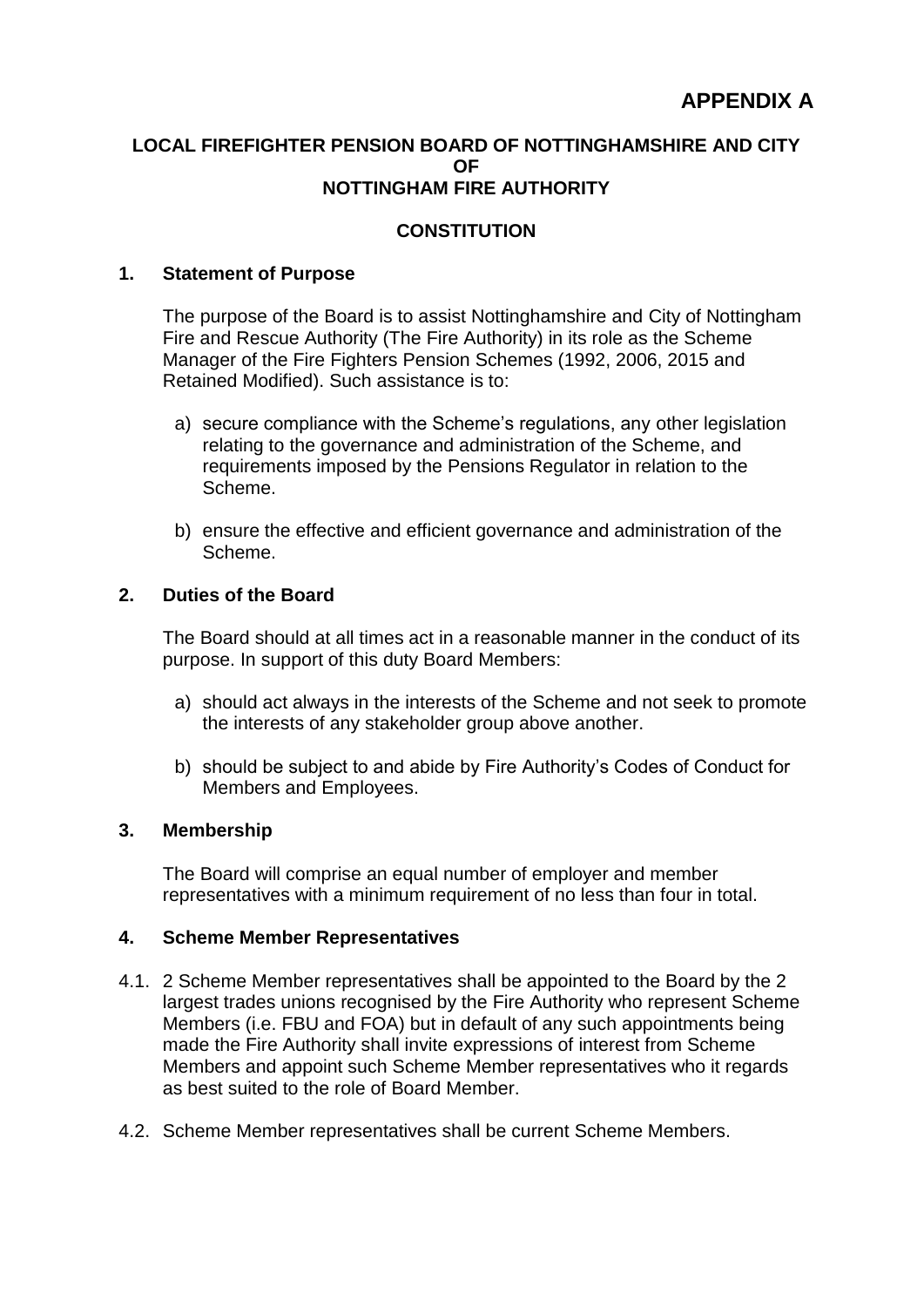4.3. Scheme Member representatives should be able to demonstrate their capacity to attend and complete the necessary preparation for meetings and participate in training as required.

## **5. Employer Representatives**

- 5.1. 2 Employer representatives shall be appointed to the Board by the Fire Authority.
- 5.2. Employer representatives shall be 1 Fire Authority Member and 1 Principal Officer provided that neither Officer nor Members exercise delegated responsibility for discharging the Scheme Manager function of the Fire Authority.
- 5.3. Employer representatives should be able to demonstrate their capacity to attend and complete the necessary preparation for meetings and participate in training as required.
- 5.4. Employer representatives shall be appointed by the Fire Authority in a manner which it considers best promotes the purpose of the Board.

## **6. Appointment of Chair**

- 6.1. The Board shall appoint its own chair for a period of 12 months rotating the appointment between scheme member representatives and employer representatives.
- 6.2. The duties of the Chair should be in accordance with the duties of a committee chair under the Fire Authority's Constitution.

# **7. Substitute Board Members**

- 7.1. The Board may appoint one substitute Scheme Member Representative and one substitute Employer Representative. Substitute representatives can take part in Board meetings only in the place of an appointed representative of the same group who cannot attend a meeting.
- 7.2. A substitute representative may attend, and participate in, any training events for Board members.
- 7.3. A substitute representative may attend a Board meeting as an observer, if all representatives of the same group are attending that meeting. In this situation, the substitute representative must not participate in the business of the meeting.

## **8. Notification of Appointments**

On appointment to the Board the Fire Authority shall publish the name of the appointees, the process followed in the appointment together with the way in which the appointments support the effective delivery of the purpose of the Board.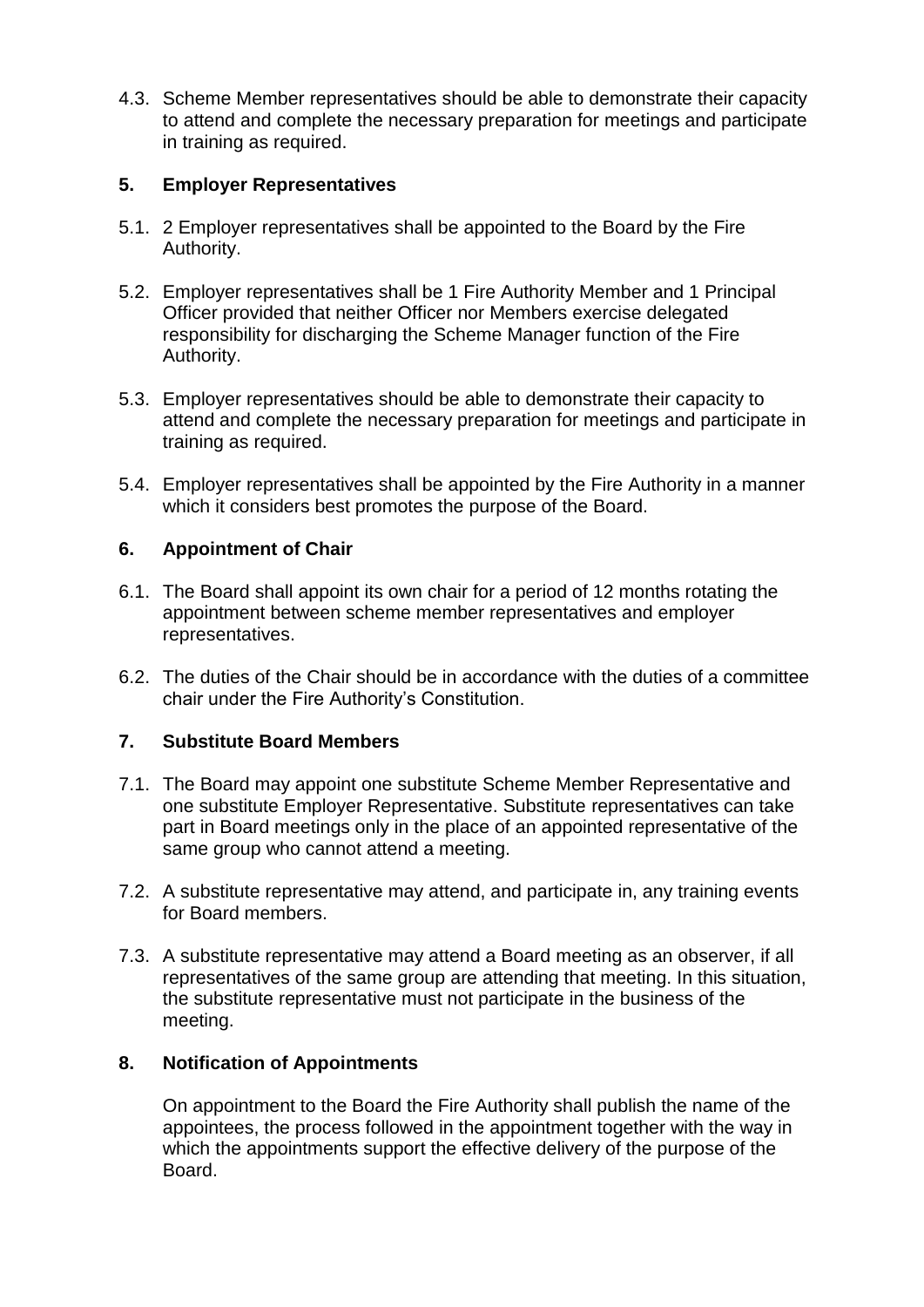## **9. Conflicts of Interest**

- 9.1. All members of the Board must declare to the Chief Fire Officer on appointment and at any such time as their circumstances change any potential conflict of interest arising as a result of their position on the Board.
- 9.2. On appointment to the Board and following any subsequent declaration of potential conflict the Chief Fire Officer shall ensure that any potential conflict is effectively managed in line with both the internal procedures of the Fire Authority and the requirements of the Pensions Regulators codes of practice on conflict of interest for Board members.

# **10. Knowledge and understanding (including Training)**

- 10.1.Knowledge and understanding must be considered in light of the role of the Board to assist the Fire Authority in line with the requirements outlined in paragraph 2 above. The Board should establish and maintain a policy and framework to address the knowledge and understanding requirements that apply to Board Members. That policy and framework shall set out the degree of knowledge and understanding required as well as how knowledge and understanding is acquired, reviewed and updated.
- 10.2.Board Members shall attend and participate in training arranged in order to meet and maintain the requirements set out in the Board's knowledge and understanding policy and framework.
- 10.3.Board Members shall participate in such personal training needs analysis or other processes that are put in place in order to ensure that they maintain the required level of knowledge and understanding to carry out their role on the Board.

# **11. Term of Office**

- 11.1.The term of office for Board Members shall be 2 Municipal Years and there shall be no restriction on reappointment at the expiry of a Board Member's term.
- 11.2.Board membership shall be terminated prior to the end of the term of office due to:
	- a) A Scheme Member representative ceases to be a Scheme Member.
	- b) An Employer representative ceases to be a Fire Authority Member.
- 11.3.Board membership may be terminated prior to the end of the term of office by a resolution of the Fire Authority where the Board Member is no longer able to demonstrate their capacity to attend and prepare for meetings or to participate in required training.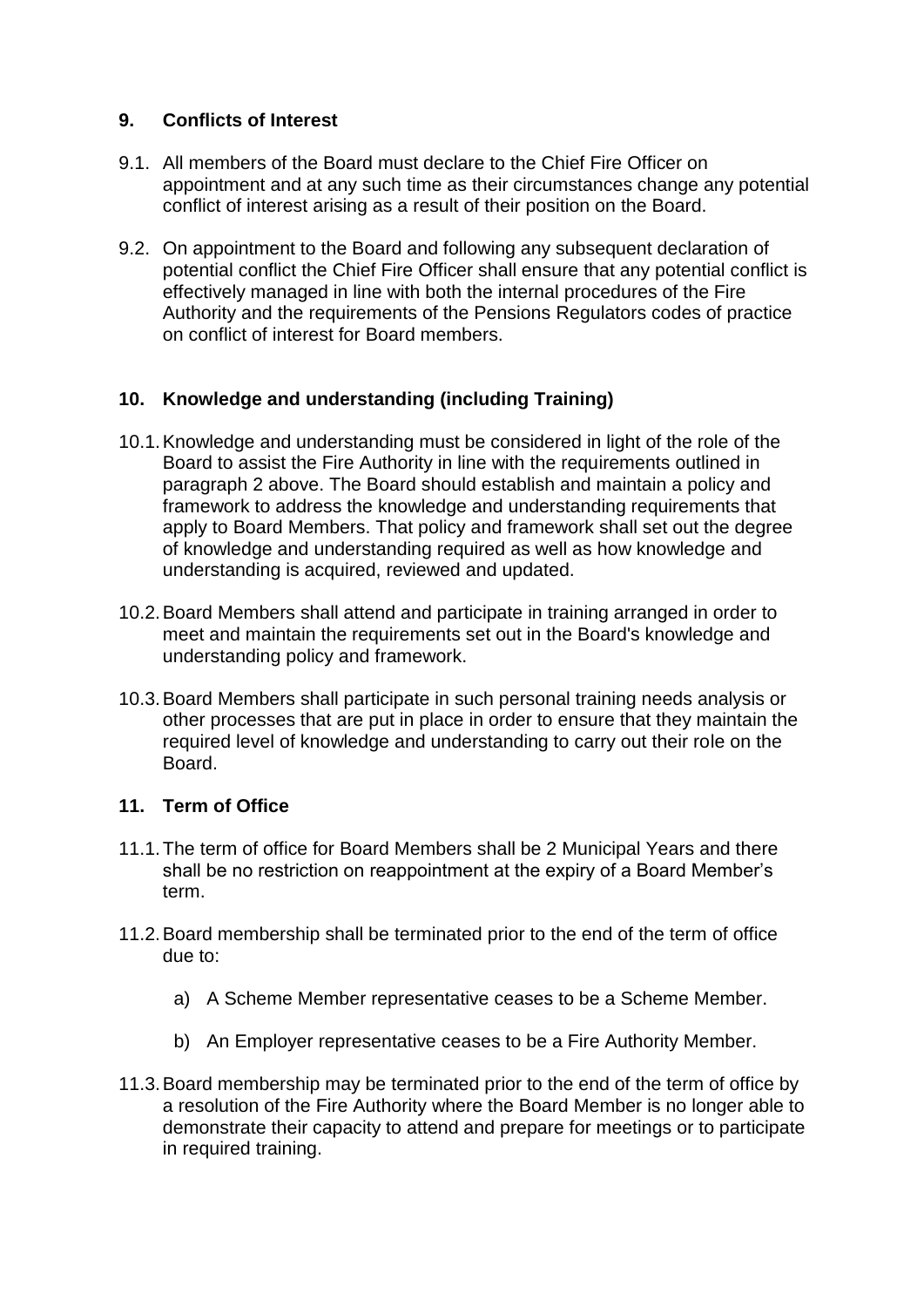# **12. Meetings**

- 12.1.The Board shall as a minimum meet 3 times per year.
- 12.2.The Chair, with the consent of the other Board Members, may call additional meetings. Urgent business of the Board between meetings may, in exceptional circumstances, be conducted via communications between members of the Board including telephone conferencing and e-mails.
- 12.3.Meetings shall be open to the public and shall be conducted in accordance with the Fire Authority's constitution as regards to the attendance of the public at meetings. Meetings will be advertised on the Service website at least one week prior to the date of the meeting with a link to the agenda, papers and minutes of the previous meeting.
- 12.4.If there are any reports or papers containing confidential matters these will not be published. In this case the Board meeting will consist of part one for all nonconfidential items, open to the public, and part two for all confidential items, closed to the public. Matters will be deemed confidential by reference to the personal data provisions of the Data Protection Act.

#### **13. Quorum**

A meeting is only quorate when 4 members are present, 2 scheme member representatives and 2 employer representatives.

## **14. Voting**

- 14.1.The Board shall as far as possible make any decisions by consensus but where this proves not to be possible the Board may vote upon an issue.
- 14.2.Each Board Member shall have 1 vote and in the event of an equality of votes the Chair shall have a casting vote.

## **15. Support to the Board**

- 15.1.The Chief Fire Officer shall provide such support to the Board as it requires to discharge its functions.
- 15.2.The Board may request information from the Chief Fire Officer with regard to any aspect of the Scheme Manager function. Any such a request should be reasonably complied with in both scope and timing.
- 15.3.The Board may make recommendations to the Chief Fire Officer which should be considered and a response made to the Board on the outcome within a reasonable period of time.

## **16. Relationship with Firefighters Pension Scheme Advisory Board**

16.1.The national Scheme Advisory Board has been established in accordance with the Public Service Pensions Act 2013 and its objectives include the provision